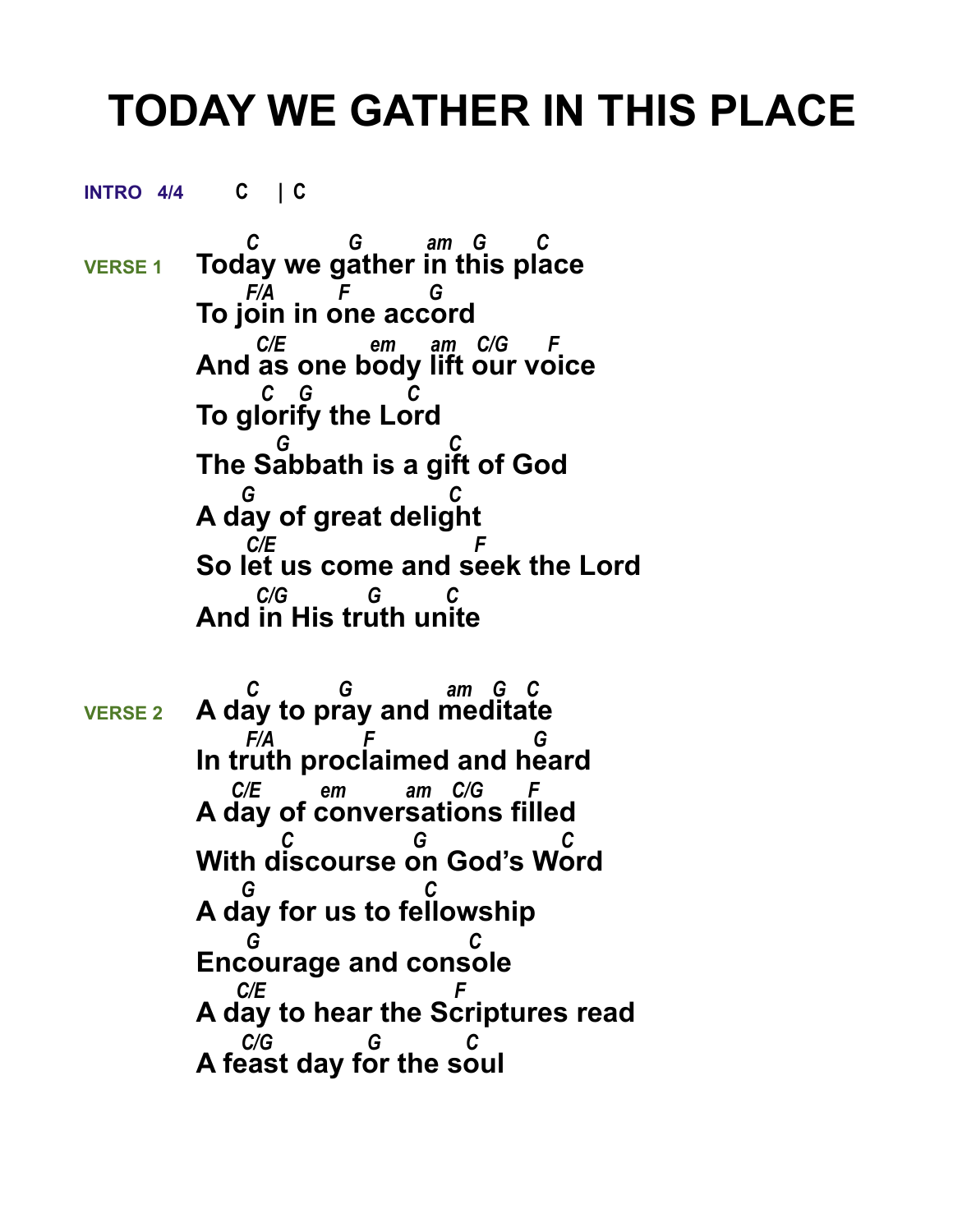*C G am G C*  **VERSE 3 In the beginning God revealed**  *F/A F G* **His character to man**  *C/E em am C/G F* **His Moral Law was manifest**  *C G C* **Within creation's plan**  *G C* **For in six days did God create**  *G C* **The seventh day He blest**  *C/E F* **And gave to us one day in seven**  *C/G G C*  **To be a day of rest**

 *C G am G C*  **VERSE 4 A holy day meant for our good**  *F/A F G* **God graciously provides**  *C/E em am C/G F* **A day that has not passed away**  *C G C* **But in each age abides**  *G C* **So now in the New Covenant**  *G C* **A Sabbath still remains** *C/E* **A day to celebrate our King**  $C/G$ **Who rose again and reigns**